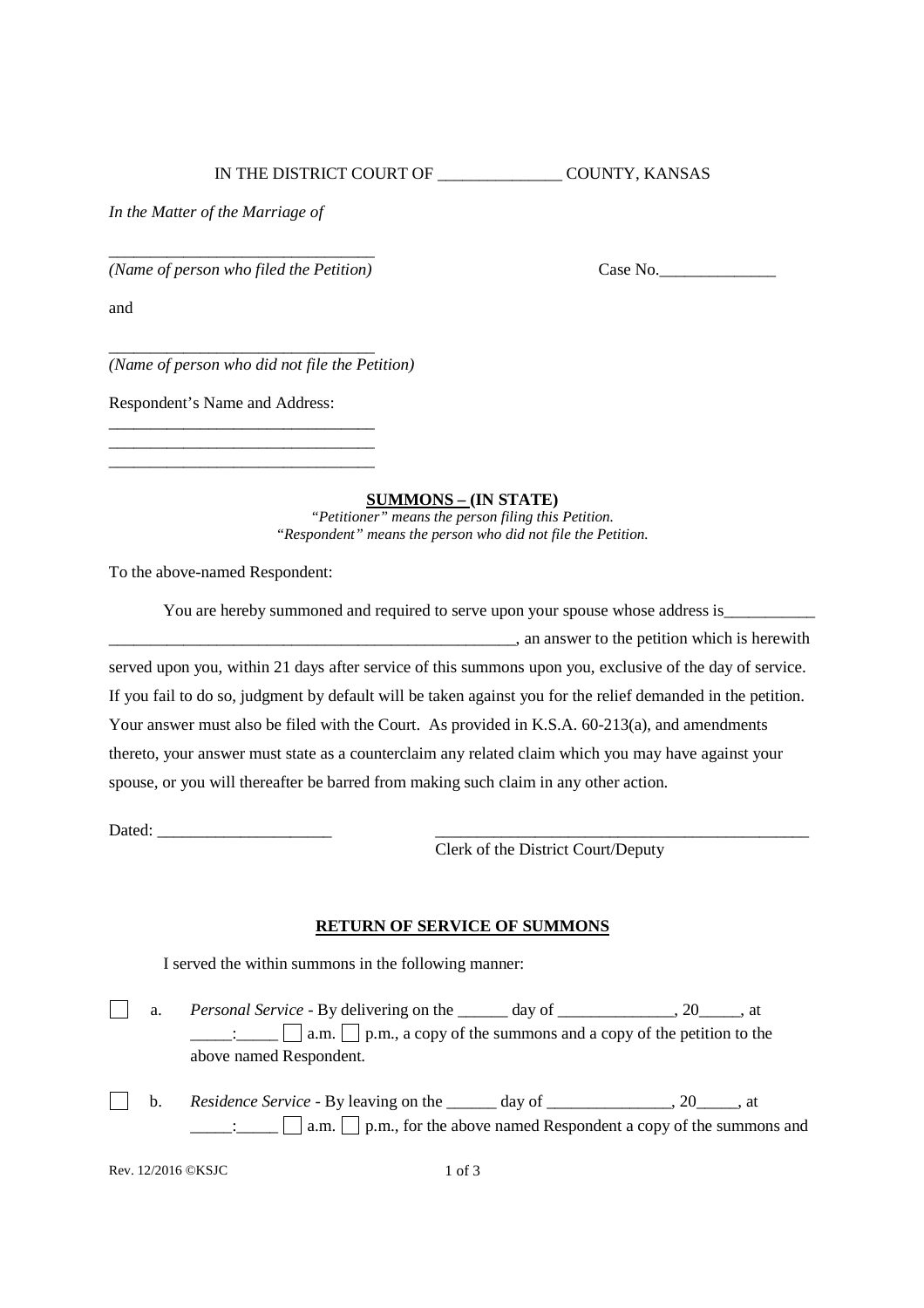a copy of the petition at the respective dwelling place or usual place of abode of such Respondent with some person of suitable age and discretion residing therein.

- c. *Residence Service -* By leaving on the \_\_\_\_\_\_ day of \_\_\_\_\_\_\_\_\_\_\_\_\_\_\_, 20\_\_\_\_\_, at  $\Box$  a.m.  $\Box$  p.m., for the above named Respondent a copy of the summons and a copy of the petition at the respective dwelling place or usual place of abode and mailing to that person by first-class mail a notice that the copies have been left at the Respondent's dwelling place or abode.
- $\Box$ d. *Certified Mail Service -* By causing a copy of the summons and a copy of the petition to be delivered on the  $\qquad \qquad$  day of  $\qquad \qquad$ , 20, by certified mail service to the Respondent at the following address:

\_\_\_\_\_\_\_\_\_\_\_\_\_\_\_\_\_\_\_\_\_\_\_\_\_\_\_\_\_\_\_\_\_\_\_\_\_\_\_\_\_\_\_\_\_\_\_\_\_\_\_ with delivery being made by the following person or entity: A copy of the return receipt evidencing delivery is attached to this Return of Service.

\_\_\_\_\_\_\_\_\_\_\_\_\_\_\_\_\_\_\_\_\_\_\_\_\_\_\_\_\_\_\_\_\_\_\_\_\_\_\_\_\_\_\_\_\_\_\_\_\_\_\_\_\_\_\_\_\_\_\_\_\_\_\_\_\_\_\_\_\_\_\_\_\_\_.

- e. *Mail Service (Return Receipt Delivery Refused)* By causing a copy of the summons and a copy of the petition to be mailed on the day of the state of the state of the state of the day of state of the state of the state of the state of the state of the state of the state of the state of the state of the state o class, postage pre-paid, to the Respondent at the following address:\_\_\_\_\_\_\_\_\_\_\_\_\_\_\_\_
- $\Box$ f. No service required as a Voluntary Entry of Appearance has been completed.

## **CERTIFICATION OF RETURN ON SERVICE OF SUMMONS**

## **Service by Law Enforcement Officer**

I declare under penalty of perjury that the foregoing Return on Service of Summons is true and correct.

Executed on day of the case of the case of the case of the case of the case of the case of the case of the case of the case of the case of the case of the case of the case of the case of the case of the case of the case of

\_\_\_\_\_\_\_\_\_\_\_\_\_\_\_\_\_\_\_\_\_\_\_\_\_\_\_\_\_\_\_\_\_\_\_\_\_\_\_\_\_\_\_\_\_ Signature and Title of Officer

**Service by a person other than a Law Enforcement Officer – Affidavit of Service**

STATE OF KANSAS

COUNTY OF \_\_\_\_\_\_\_\_\_\_\_\_\_\_\_\_\_\_\_\_

Rev.  $12/2016$  ©KSJC 2 of 3